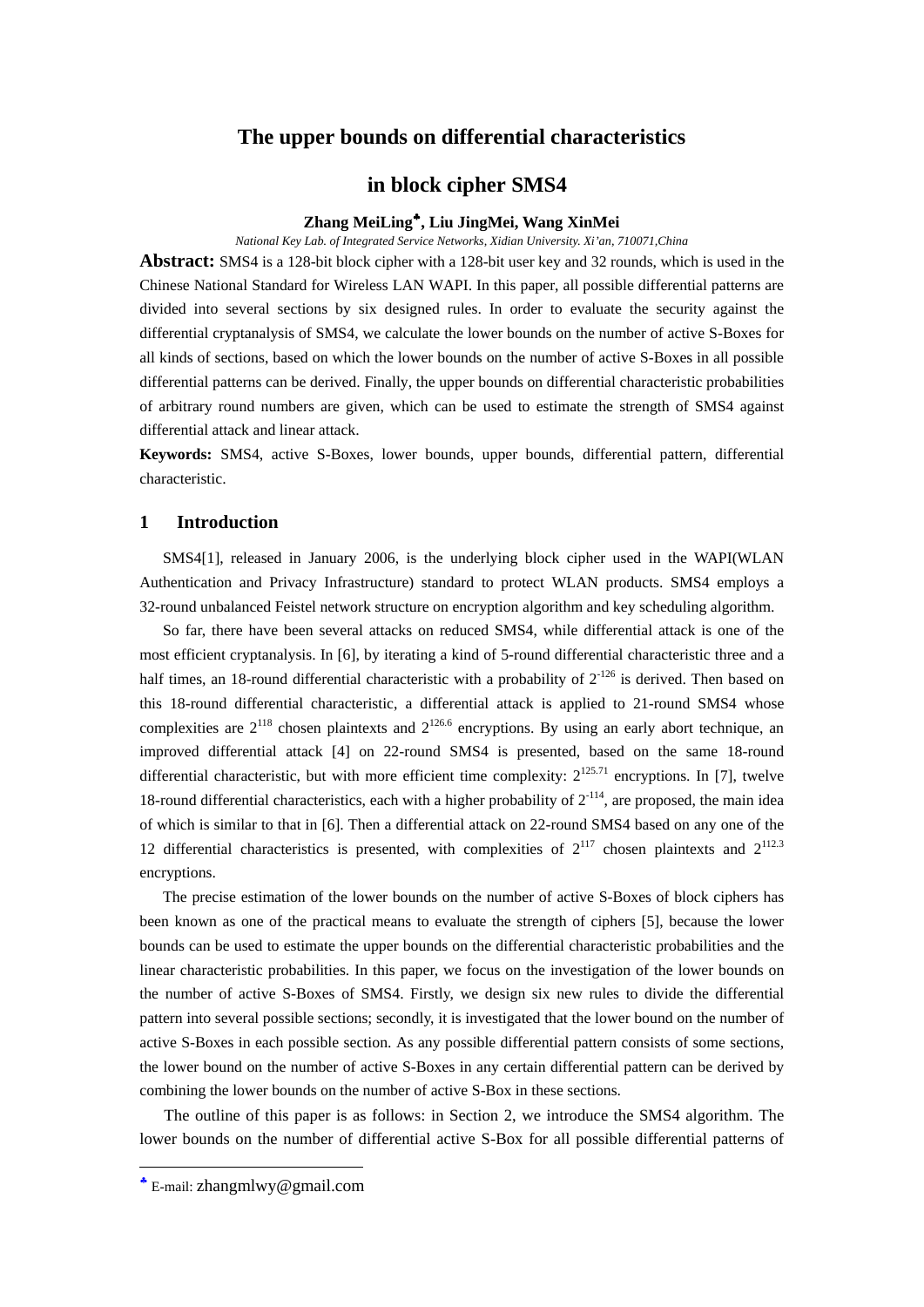SMS4 are discussed in Section 3. Finally, section 4 concludes the paper.

### **2 Description of SMS4 algorithm**

#### **2.1 Notations**

- $-W: W = Z_2^{32}$ , the set of 32-bit words.
- B:  $B = Z_2^8$ , the set of 8-bit bytes.
- S(.) : the 8\*8 bijective S-Box used in the round function F.
- L(.) : linear transformation in the round function F.
- + : bitwise exclusive-OR (XOR).
- <<<*i* : left rotation by *i* bit*s*.
- *RKi* : a 32-bit subkey in round *i*.
- $-(P_i, P_{i+1}, P_{i+2}, P_{i+3})$ : the input of the *i*-th round, where P<sub>*i*</sub>∈W (*i*=1, …33).
- V*i*: the input difference of the non-linear transformation S, where V*i*∈W, (*i*=1, 2, …, 32).
- Z*i*: the input difference of the linear diffusion function L, also the output difference of the S. where Z*i*∈W, (*i*=1, 2, …, 32).
- U<sub>i</sub>: the output difference of L, where  $U_i \in W$ ,  $(i=1, 2, ..., 32)$ .
- ZS : a section composed by consecutive 32-bit zeros.
- NZS : a section composed by consecutive 32-bit non-zeros.
- ||: concatenation.
- Nrnd: the total round number, and the Nrnd of SMS4 is 32.
- *AS*: the number of active S-Boxes.
- *AS*(SEC): the number of active S-Box in the section SEC
- Hw(x): the Hamming weight of x, i.e. the number of non-zero bytes,  $x \in W$
- #Sec: the number of elements in Sec.
- $-dF(\Delta)$ :  $dF(\Delta)=S(L(x))+S(L(x+\Delta))$ .

### **2.2 Description of SMS4**



Fig.1. (1) the i-th round function of SMS4 (2) F function

SMS4 is 32-round unbalanced Feistel cipher whose block sizes and key sizes are both 128-bit. The plaintext and ciphertext are represented as four 32-bit words  $(P_1, P_2, P_3, P_4) \in (W)^4$ , and  $(C_1, C_2, C_3, C_4)$ ∈(W)<sup>4</sup> respectively. RK<sub>i</sub>∈W is the 32-bit round key for the *i*-th (*i*=1, 2, …, 32) round. The encryption procedure of SMS4 is as follows: (see Fig.1.)

- 1. Input the plaintext  $P = (P_1, P_2, P_3, P_4)$ ,
- 2. For *i* (=1, 2, …, 32)

- 
$$
P_{i+4} = R(P_i, P_{i+1}, P_{i+2}, P_{i+3}, RK_i) = P_i \oplus F(P_{i+1} \oplus P_{i+2} \oplus P_{i+3} \oplus RK_i), \quad (i=1, 2, ..., 32)
$$
,

3. Output the ciphertext  $C = (C_1, C_2, C_3, C_4) = (P_{36}, P_{35}, P_{34}, P_{33})$ .

Where the transformations F is composed of a non-linear transformation S and a linear diffusion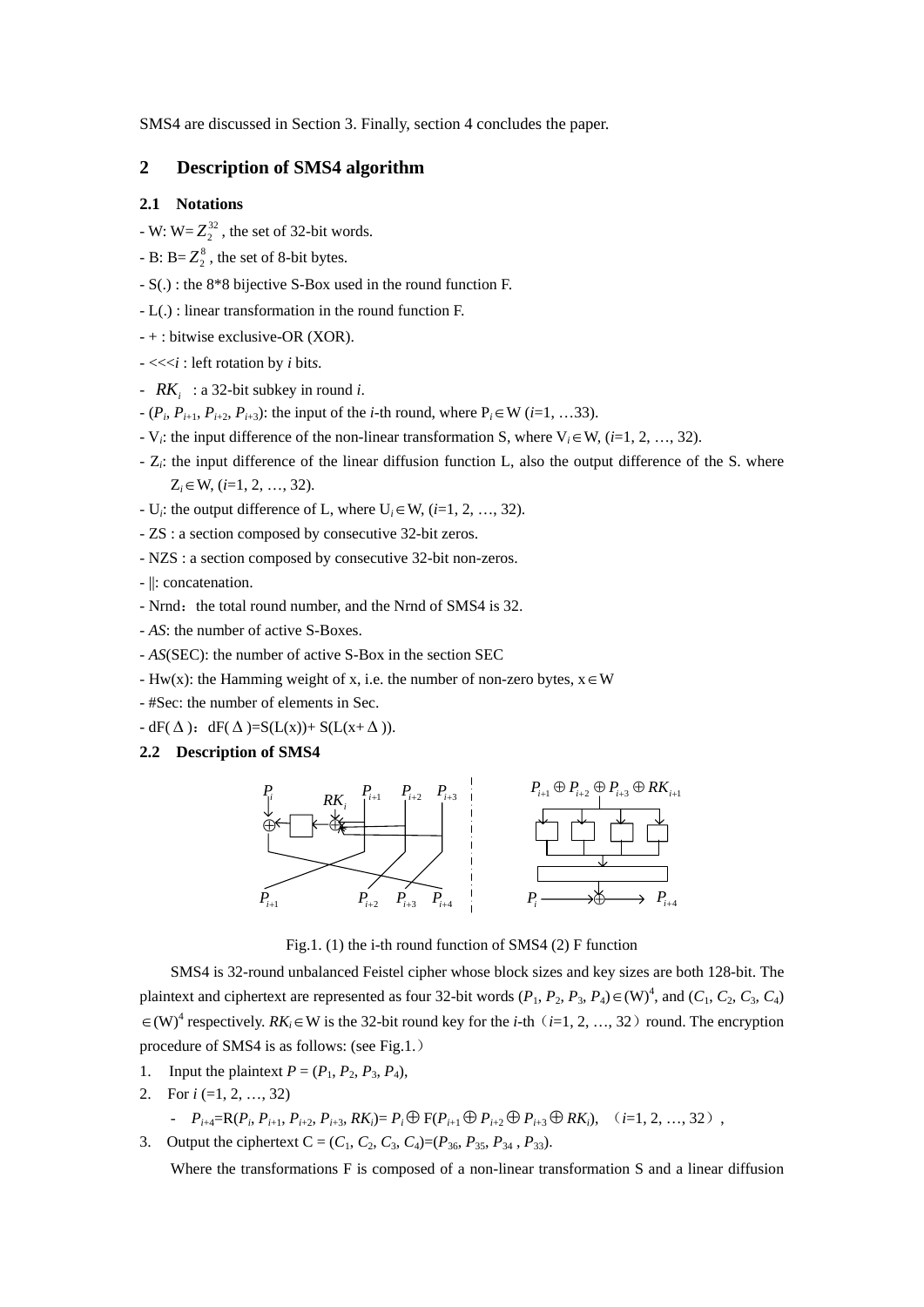function L, namely  $F(.)=L(S(.))$ . The non-linear transformation S applies the same 8\*8 S-Box four times in parallel to an 32-bit input. Then the 32-bit output of S will be the input of L. Let  $X \in W$  and *Y*∈W be the input and output of L respectively. Then the L and its inverse  $L^{-1}$  are defined as follows:

*Y*=L(*X*)= *X* ⊕ (*X*<<<2) ⊕ (*X*<<<10) ⊕ (*X*<<<18) ⊕ (*X*<<<24),

*X* = L<sup>-1</sup>(*Y*)=*Y* ⊕ (*Y*<<<2) ⊕ (*Y*<<<4) ⊕ (*Y*<<<8) ⊕ (*Y*<<<12) ⊕ (*Y* <<<< 16) ⊕  $(Y<<18) ⊕ (Y<<22) ⊕ (Y<<24) ⊕ (Y<<30).$ 

The key scheduling algorithm of SMS4 is very similarly to encryption algorithm. The difference is that the diffusion function  $L'(X) = X \oplus (X \leq \leq 13) \oplus (X \leq \leq 23)$ , (see [1] for detail).

**Definition 1 [2].** For any given  $\Delta t$ ,  $\Delta x \in B$ , the differential probability of S-Box is defined as:

$$
DP^{s}(\Delta t \to \Delta x) = \frac{\#\{t \in B \mid S(t) \oplus S(t \oplus \Delta t) = \Delta x\}}{\#B}.
$$

**Definition 2** [3]**.** A differential active S-Box is defined as an S-Box given a non-zero input difference.

### **3 the upper bounds on the differential characteristics in SMS4**

Our goal is to compute the upper bounds on the differential characteristics in SMS4, i.e. the lower bounds on active S-Box in the differential characteristics, so as to evaluate the security of SMS4 against differential cryptanalysis.

Let "1" denote the nonzero input difference of a F function, and "0" denote the zero input difference. And for an r-round differential characteristic, with input difference sequence  $(v_i, v_{i+1}, \ldots, v_{i+1})$  $v_{i+r-1}$ ). ( $b_i$ ,  $b_{i+1}$ ,...,  $b_{i+r-1}$ ) is the differential pattern of the r-round differential characteristic if the *bi+j* satisfies:

$$
b_{i+j} = \begin{cases} 1, & v_{i+j} \neq 0 \\ 0, & v_{i+j} = 0 \end{cases} \quad (j = 0, \dots, r-1) \, .
$$

#### **3.1 Division of differential patterns**

We divide a differential pattern to several sections by the following rules.

Rule 1: consecutive 0s comprise a ZS section, and consecutive 1s comprise a NZS section. Then the ZS and NZS appear alternatively in the differential pattern.

Rule 2: consecutive four sections, ZS||NZS||ZS||NZS, comprise a BS section (short for big section). If the number of elements in BS is equal to 4, we call it SBS (short for special BS), i.e. the pattern of SBS is  $(0, 1, 0, 1)$ . And if  $\#(ZS||NZS||NZS) > 4$ , we call the it NBS (short for Normal BS).

Rule 3: if there are several consecutive SBS, we combine them into an *x*SBS section, i.e. SBS||SBS||…||SBS. If not, we use Rule 4.

Rule 4: if there exists SBS||NBS||SBS, we combine the three sections. If not, we use Rule 5.

Rule 5: if there still exists a SBS alone, we combine it with the previous NBS or the following NBS, i.e. NBS||SBS or SBS||NBS.

Rule 6: PS is a special section that is composed of parts of BS. Then all the possible PS has the following forms: (1) NZS, (2) ZS, (3) NZS||ZS, (4) ZS||NZS, (5) NZS||ZS||NZS, (6) ZS||NZS||ZS. We combine the PS with the previous section:

*Example 1*: pattern  $(0, 0, 1, 0, 1, 1, 0, 1, 0, 1, 0, 1, 0)$ .

The pattern can be expressed as  $(0, 0, 1, 0, 1, 1) || (0, 1, 0, 1) || (0, 1, 0),$  i.e. NZS||SBS||PS.

After dividing, all kinds of patterns can be expressed by one section or combination of some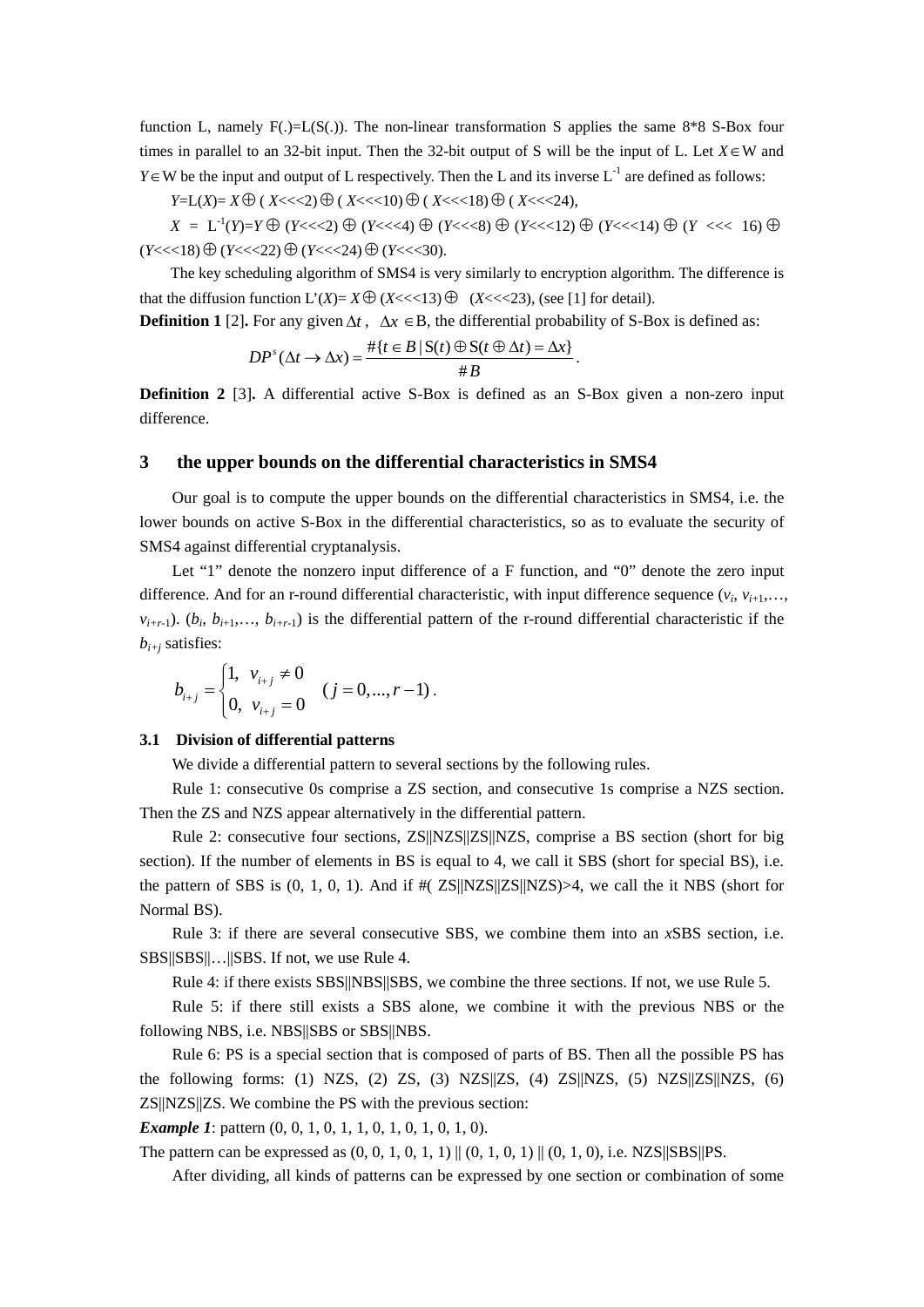sections of (1) NBS, (2) *x*SBS, (3) SBS||NBS, (4) NBS||SBS, (5) SBS||NBS||SBS; and (6) NBS||PS, (7) *x*SBS||PS, (8) SBS||NBS||PS, (9) NBS||SBS||PS, (10) SBS||NBS||SBS||PS.

Note that the sections that contain PS section is only located at the last.

The main idea of calculating the lower bound on *AS* in the differential characteristic is: (1) calculating the lower bounds on *AS* in each section; (2) calculating the lower bounds on *AS* in all possible combination of sections.

#### **3.2 lower bounds on** *AS* **in arbitrary round numbers**

**Theorem 1** It's impossible that the input difference of S are all zero difference for four or even more consecutive rounds. The input difference of S and the output difference of L satisfy the following relationship.

$$
V_i = V_{i-4} + U_{i-1} + U_{i-2} + U_{i-3}.
$$

*Proof.* We use reduction to absurdity to proof the first part, and deduce for the second part. (1) Suppose that the input difference of S are all zero difference for four or even more consecutive rounds, then following equations holds.

$$
V_{i} = P_{i+1} + P_{i+2} + P_{i+3} = 0,
$$
\n(1)  
\n
$$
V_{i+1} = P_{i+2} + P_{i+3} + P_{i+4} = 0,
$$
\n(2)  
\n
$$
V_{i+2} = P_{i+3} + P_{i+4} + P_{i+5} = 0,
$$
\n(3)  
\n
$$
V_{i+3} = P_{i+4} + P_{i+5} + P_{i+6} = 0,
$$
\n(4)  
\nThen P<sub>i+4</sub> = P<sub>i</sub>, P<sub>i+5</sub> = P<sub>i+1</sub>, and P<sub>i+6</sub> = P<sub>i+2</sub>.

Thus,  $P_i = P_{i+1} = P_{i+2} = P_{i+3} = 0$ , which contradict non-all-zero differences.

$$
(2) V_{i} = \Delta P_{i+1} + \Delta P_{i+2} + \Delta P_{i+3}
$$
  
\n
$$
= \Delta P_{i\cdot 3} + dF(\Delta P_{i\cdot 2} + \Delta P_{i\cdot 1} + \Delta P_{i}) + \Delta P_{i\cdot 2} + dF(\Delta P_{i\cdot 1} + \Delta P_{i} + \Delta P_{i+1})
$$
  
\n
$$
+ \Delta P_{i\cdot 1} + dF(\Delta P_{i} + \Delta P_{i+1} + \Delta P_{i+2})
$$
  
\n
$$
= P_{i\cdot 3} + dF(V_{i\cdot 2}) + P_{i\cdot 2} + dF(V_{i\cdot 1}) + P_{i\cdot 1} + dF(V_{i}) = \Delta P_{i\cdot 3} + U_{i\cdot 2} + \Delta P_{i\cdot 2} + U_{i\cdot 1} + \Delta P_{i\cdot 1} + U_{i}
$$
  
\n
$$
= V_{i\cdot 4} + U_{i\cdot 1} + U_{i\cdot 2} + U_{i\cdot 3}.
$$
 Q.E.D.

**Corollary 1.** Two consecutive nonzero differences exist before or after three consecutive zero differences.

**Corollary 2.** For the differential pattern  $(0, 0, 1, 1)$ , if the following input difference of next round is  $0$ , then the two differences of the following two rounds must be both 0.

*Example 2:* the differential pattern  $(0, 0, 1, 1, 0, 1)$  doesn't exist, as  $V_5=U_3+U_4=0$  and  $V_6=U_3+U_4$ ,  $V_6$ must be 0.

**Corollary 3.** If there exists a r-round differential characteristic (DC) for a r-round differential pattern, the reverse order of the r-round differential pattern must exist and the reverse order of DC is one of its corresponding r-round differential characteristics.

*Example 3:* for a 7-round differential pattern  $(0, 1, 1, 0, 1, 0, 0)$ , its corresponding characteristic is  $(0, 1, 1, 0, 1, 0, 0)$  $c_1, c_2, 0, c_3, 0, 0$ . Then the characteristic  $(0, 0, c_3, 0, c_2, c_1, 0)$  is one of characteristics of the pattern  $(0, 0, c_3, 0, c_4, 0)$ 0, 1, 0, 1, 1, 0).

**Definition 3.** The differential branch number  $B_d$  of linear transformation L is defined as:

 $B_d = \min_{a,b \neq a} \{Hw(a \oplus b) + Hw(L(a) \oplus L(b))\}.$ 

**Property 1.** The branch number of the linear transformation L in the round function of SMS4 is 5. **Property 2.** For the S-Box of SMS4, there exist 127 possible output differences for any nonzeros input difference, of which 1 output difference occurs with probability  $2<sup>6</sup>$ , and each of the other 126 output difference occurs with probability  $2^{-7}$ . Then  $p_0 = 2^{-6}$ .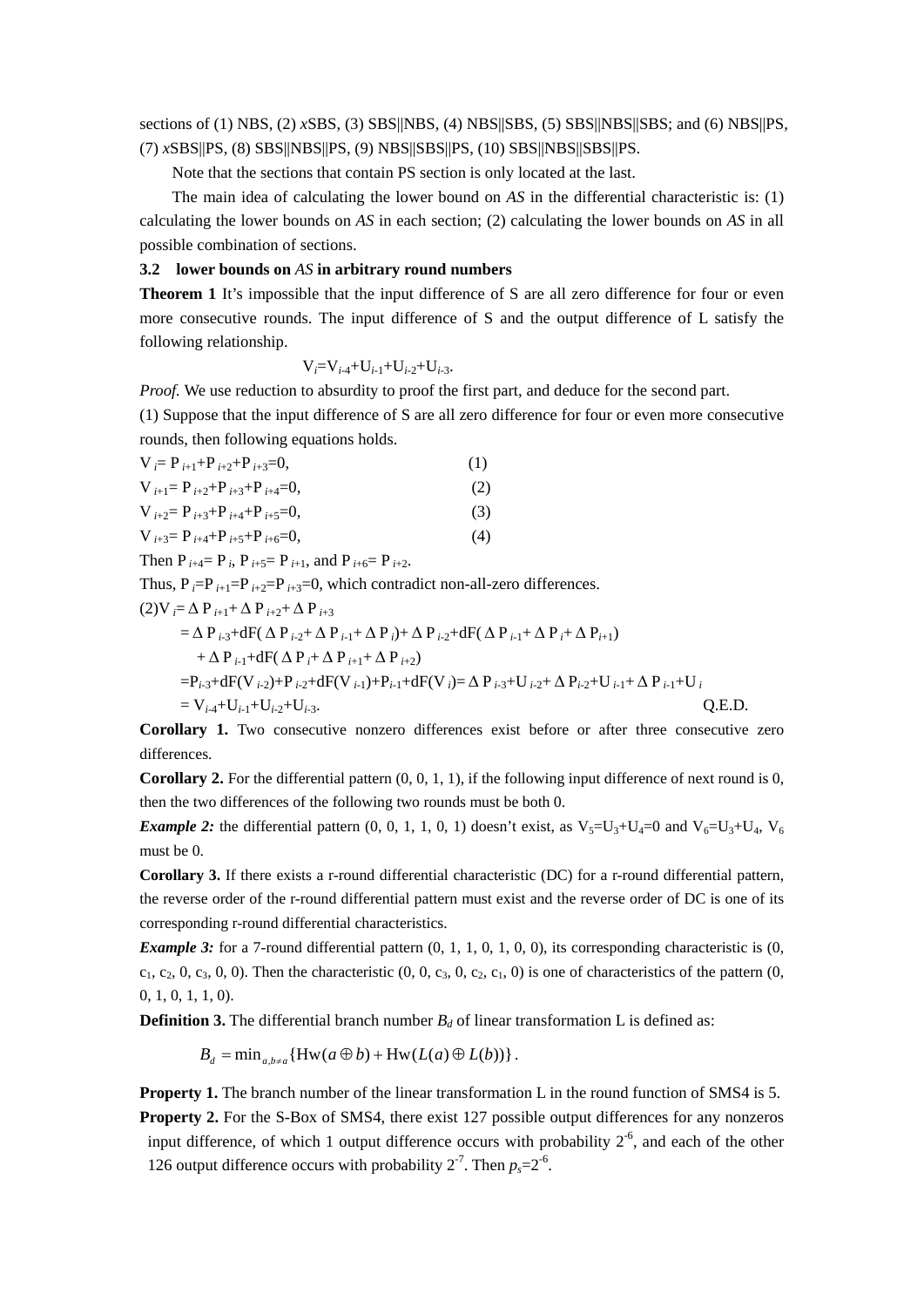**Property 3.** For any  $V_1$ ,  $V_2 \in W$ ,  $H_W(V_1+V_2) \leq H_W(V_1)+H_W(V_2)$ . **Theorem 2:** If  $V_3=U_1+U_2\neq 0$  or  $V_3=V_1+U_2\neq 0$ , Then  $Hw(V_1)+Hw(V_2)+Hw(V_3)\geq 5$ . *Proof:*  For  $V_3=U_1+U_2\neq 0$ , as  $U_1+U_2=L(Z_1+Z_2)$ , then  $Hw(U_1+U_2)+Hw(Z_1+Z_2)\geq 5$ . Hence  $Hw(V_1)+Hw(V_2)+Hw(V_3) = Hw(Z_1)+Hw(Z_2)+Hw(U_1+U_2) \geq Hw(Z_1+Z_2)+Hw(U_1+U_2) \geq 5.$ And for  $V_3=V_1+U_2\neq 0$ , by Property 3,

 $Hw(V_1) + Hw(V_2) + Hw(V_3) \geq Hw(V_1 + V_3) + Hw(V_2) = Hw(U_2) + Hw(V_2) \geq 5.$  Q.E.D.

**Theorem 3:** If  $U_1 = U_2 \neq 0$ ,  $Hw(V_1) = Hw(V_2)$ .

*Proof:* 

As  $U_1=U_2$ ,  $L^{-1}(U_1)=L^{-1}(U_2) \neq 0$ , i.e.  $Z_1=Z_2$ .

Thus,  $Hw(V_1)=Hw(V_2)$  and the locations of nonzero differences of  $V_1$  and  $V_2$  are the same. Q.E.D.

Now we investigate the lower bound on *AS* in each section of {NBS, *x*SBS, SBS||NBS, NBS||SBS, SBS||NBS||SBS, NBS||PS, *x*SBS||PS, SBS||NBS||PS, NBS||SBS||PS, SBS||NBS||SBS||PS}. We use *AS*/N to evaluate the frequency of *AS*, where N is the number of rounds in certain section.

Note that our purpose is to calculate the lower bounds on *AS* of differential patterns, which means that the lower frequency (*AS*/N) is, the better the result is. The higher frequency, for example  $AS/N \geq 1$ , makes no contribution to the lower bound.

Based on the results above, the lower bound on *AS*/N of each section is derived, see Table 1。

| Sections          | The lower bounds on AS/N of                     | The lower bounds on AS/N of                 |
|-------------------|-------------------------------------------------|---------------------------------------------|
|                   | the last section                                | other location section                      |
| <b>NBS</b>        | $(N-1)/N(N \ge 6)$ ; $(N-2)/N (N \ge 7)$        | $(N-1)/N (N \ge 7)$                         |
| <b>SBS  NBS</b>   | $(N-1)/N$ $(N \ge 9)$ ; $(N-2)/N$ $(N \ge 10)$  | $(N-1)/N (N \ge 11)$                        |
| <b>NBS</b>   SBS  | $(N-2)/N$ $(N \ge 10)$ ; $(N-2)/N$ $(N \ge 10)$ | $(N-1)/N (N \ge 11)$ ; $(N-2)/N (N \ge 13)$ |
| SBS  NBS  SBS     | $(N-1)/N (N \ge 12)$                            | $(N-2)/N (N \ge 14);$                       |
| xSBS              | $(N-1)/N (N \ge 8)$                             | $1 (N \ge 8)$                               |
| <b>NBS  PS</b>    | $(N-3)/N$ $(N \ge 15)$ ; $(N-2)/N$ $(N \ge 8)$  |                                             |
| SBS  NBS  PS      | $(N-3)/N$ $(N \ge 14)$ ; $(N-2)/N$ $(N \ge 9)$  |                                             |
| NBS  SBS  PS      | $(N-2)/N (N \ge 11)$                            |                                             |
| SBS  NBS  SBS  PS | $(N-2)/N (N \ge 14)$                            |                                             |
| xSBS  PS          | $(N-2)/N (N \ge 13)$                            |                                             |

Table 1: the lower bounds on *AS*/N of all kinds of sections.

Now we give an example to show how to calculate the *AS*/N.

*Example 4:* for the Pattern  $(0, 0, 1, 0, 1, 1, 0, 1, 0, 1, 0, 1, 0)$ .

By Theorem 1, we have

 $V_5=U_3$ ,  $V_{12}=V_8+U_{10}$ , and  $U_8=U_{10}=U_{12}$ .

Thus  $Hw(V_3) + Hw(V_5) = Hw(V_3) + Hw(U_3) \ge 5$ .

By Theorem 2 and 3,  $Hw(V_8) = Hw(V_{10}) = Hw(V_{12})$ , and  $Hw(V_8) + Hw(V_{10}) + Hw(V_{12}) \ge 5$ .

Thus  $(V_8)$ +Hw $(V_{10})$ +Hw $(V_{12})$  ≥ 6.

Therefore, the lower bound on *AS* of the Pattern is 12 and  $AS/N \ge 12/13$ .

*Example 5*: for the Pattern  $(0, 1, 1, 0, 0, 1)$ .

 The pattern is a NBS section. The lower bound of *AS* may be difference while it is located at the last or not.

(1) the pattern is located at the last, that is to say, there is no other sections followed.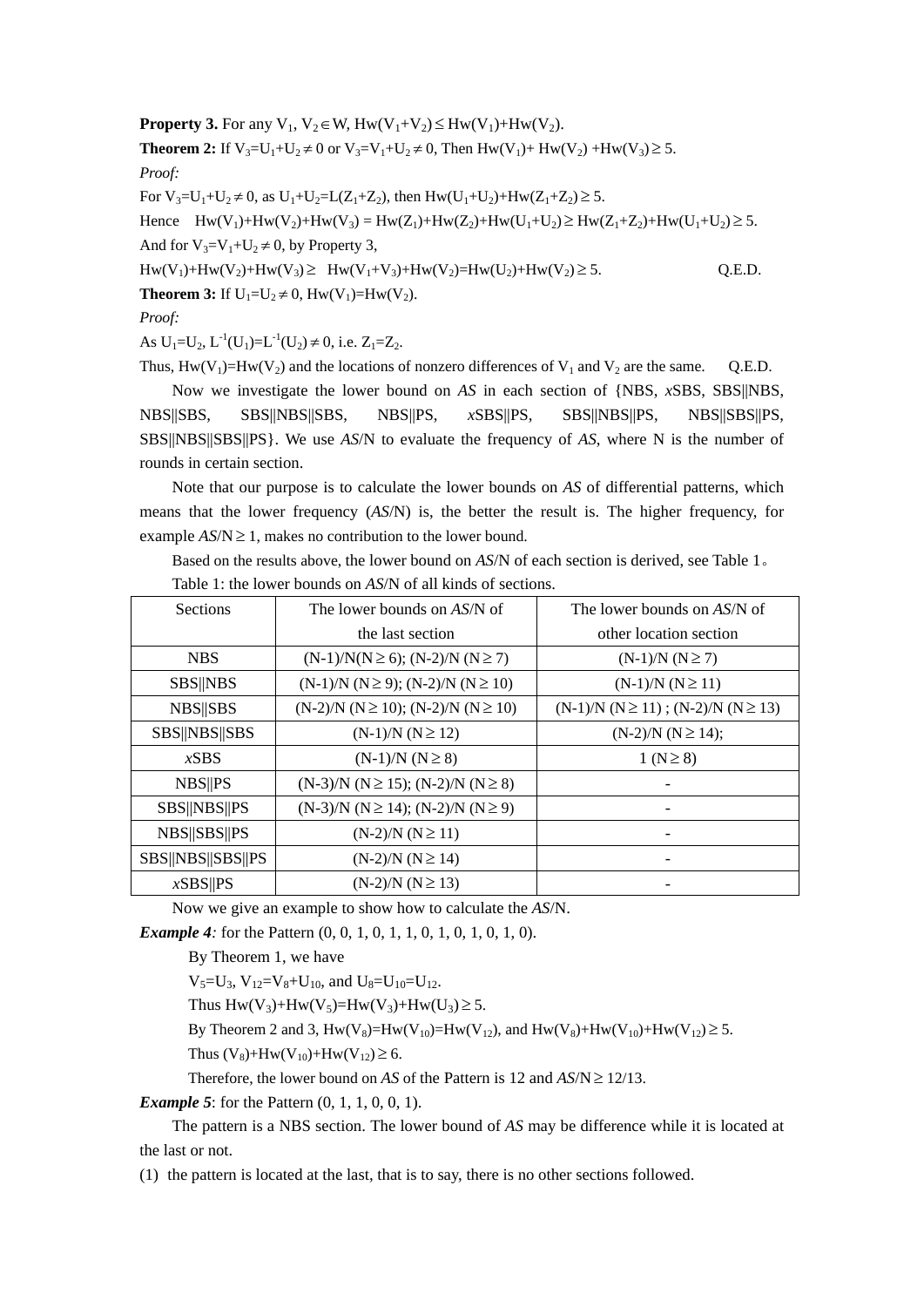By Theorem 1, we have U2=U3 and V6=V2+U3. Thus,  $Hw(V_2)+Hw(V_3)+Hw(V_6) \geq Hw(V_2+V_6)+Hw(V_3)=Hw(U3)+Hw(V3) \geq 5.$ Hence,  $AS/N \geq 5/6$ .

(2) If the location of the pattern is not at the last, then there is one zero followed at least.

```
Then we have V3+U6=0.
```
Thus,  $Hw(V_2)+Hw(V_3)+Hw(V_6)=Hw(V_2)+Hw(U_6)+Hw(V_6) \ge 6.$ 

Hence,  $AS/N \geq 1$ .

According to Table 1, we can test all the combinations, and obtain the lower bound on *AS*/N of arbitrary round numbers.

**Corollary 4**: the lower bounds on *AS*/N of arbitrary round numbers:

- (1) when  $N \ge 14$ ,  $AS \ge N-3$ . The corresponding pattern is SBS||NBS||PS.
- (2) when  $N \ge 20$ ,  $AS \ge N-4$ . The corresponding pattern is NBS||SBS||NBS.
- (3) when  $N \ge 27$ ,  $AS \ge N$ -5. The corresponding pattern is NBS||SBS||SBS||NBS||PS.

Therefore, when  $N \geq 27$ ,  $AS \geq 22$  and the upper bounds on probabilities of all possible differential characteristics is  $2^{(-6^{*}AS)}$ , which is smaller than  $2^{-128}$ . Even if we add 4 rounds to a 27-round differential characteristic by guessing 4 round subkeys, total 128bits, the total number of rounds is 31. That is to say, exhaustive search is more efficient than the differential attack based on certain differential characteristic, against more than 31 rounds SMS4.

## **4 Conclusion**

We have studied the lower bound of *AS* or S/N of consecutive rounds of SMS4, which shows that the block cipher SMS4 is immune against differential cryptanalysis based on certain differential characteristic. The whole process is carried on analyzing the structure of the round function. It is to be noted here that the bounds in Corollary 4 may be tighter. We think that our method can also be applied to study other similar ciphers to search some differential characteristics with high probabilities.

## **5 Acknowledgment**

We would like to thank Y. Wang, L. Li, W.G. Zhang, and W. Chen for their comments. The research presented in this paper is supported by State Key Laboratory of Information Security (Institute of Software, Chinese Academy of Sciences), National Key Laboratory of Integrated Service Networks (ISN10-11 and ISN090402), the National Natural Science Foundation of China (No. 60773002 and 60903199), and Natural Science Basic Research Plan in Shanxi Province of China (No.SJ08-ZT14).

## **Reference:**

[1] specification of SMS4, Block Cipher for WLAN products – SMS4 (in Chinese),

http://www.oscca.gov.cn/UpFile/200621016423197990.pdf.

[2] E. Biham, and A. Shamir, Differential cryptanalysis of DES-like cryptosystems, Journal of Cryptology, Vol.4, No.1, pp.3-72, 1991.

[3] M.Kanda, Y.TakAshima, T.MaTsumoto, K.Aoki, and K.Ohta, "A strategy for constructing fast round function with practical security against differential and linear cryptanalysis, " Selected Areas in Cryptography-5<sup>th</sup> Annual International Workshop, SAC'98, LNCS 1556.PP.264-279, 1999.

[4] T. Kim, J. Kim, S. Hong, J. Sun, Linear and Differential Cryptanalysis of Reduced SMS4